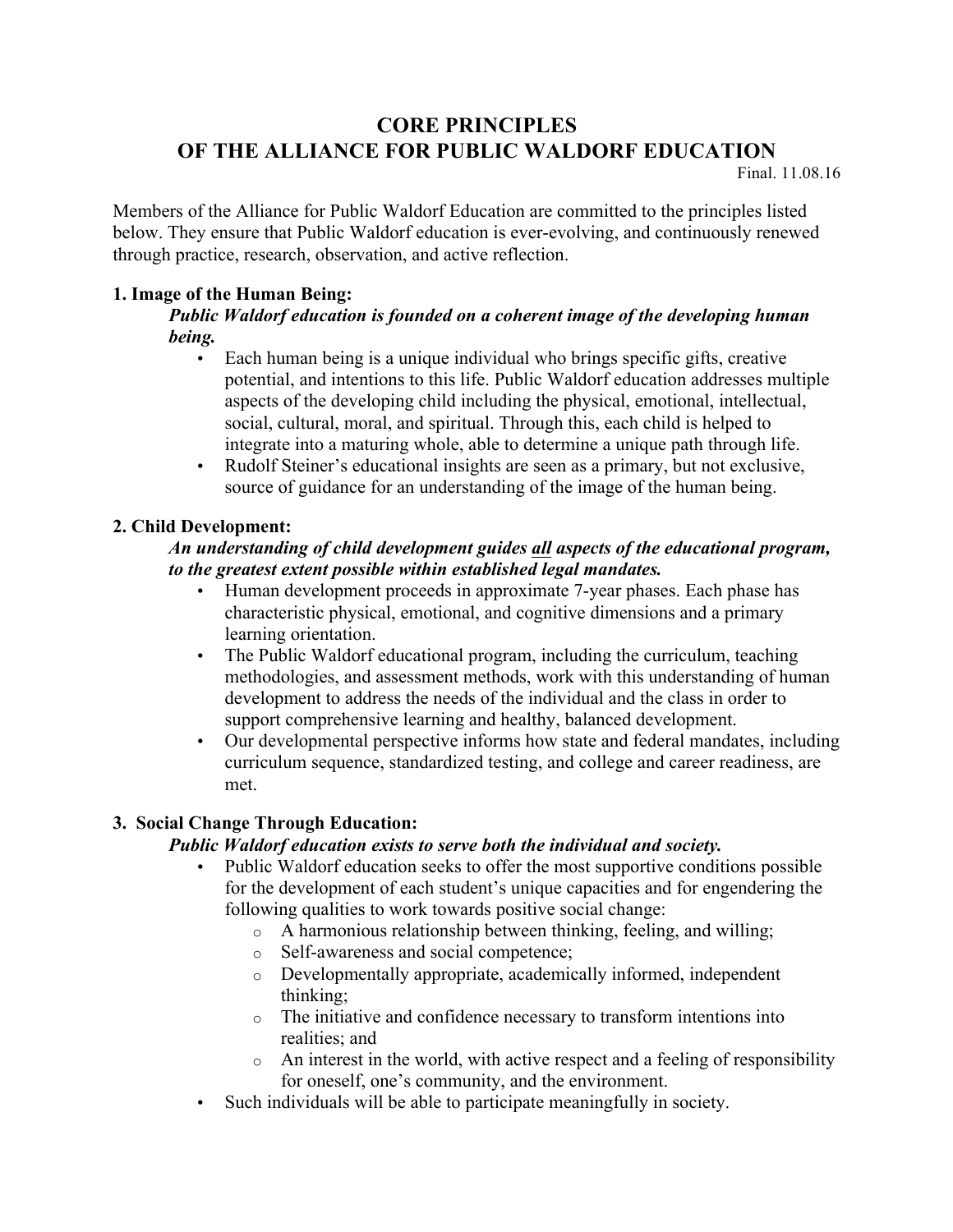## **4. Human Relationships:**

## *Public Waldorf Schools foster a culture of healthy relationships.*

- Enduring relationships -- and the time needed to develop them -- are central to Public Waldorf education. The teacher works with each student and class as a whole to support relationship-based learning.
- Healthy working relationships with parents, colleagues, and all stakeholders are essential to the well being of the student, class, and school community. Everyone benefits from a community life that includes festivals, events, adult education, study, and volunteer activities.
- Public Waldorf education encourages collaboration in schools, within the Alliance for Public Waldorf Education, among all schools working out of a developmental approach, in conjunction with the broader field of education.

# **5. Access and Diversity:**

## *Public Waldorf Schools work to increase diversity and access to all sectors of society.*

- Public Waldorf schools respond to unique demands and cultures in a wide range of locations in order to provide maximum access to a diverse range of students. Schools work towards ensuring that students do not experience discrimination in admission, retention, or participation.
- Public Waldorf schools and teachers have the responsibility to creatively address the developmental needs of the students with the most inclusive possible approaches for all learners.
- The Public Waldorf program and curriculum is developed by the school to reflect its student population.

# **6. Collaborative Leadership:**

## *School leadership is conducted through shared responsibilities within established legal structures.*

- Faculty, staff, administration and boards of a Public Waldorf school collaborate to guide and lead the school with input from stakeholder groups. To the greatest extent possible, decisions related to the educational program are the responsibility of those faculty and staff with knowledge and experience of Rudolf Steiner's educational insights.
- Governance and internal administration are implemented in a manner that cultivates active collaboration, supportive relationships, effective leadership, consequential action, and accountability. A Public Waldorf school is committed to studying and deepening its understanding of best practices of governance appropriate to its stage of organizational development.

# **7. Schools as Learning Communities:**

#### *Public Waldorf schools cultivate a love of lifelong learning and self-knowledge.*

• Public Waldorf education emphasizes continuous engagement in learning and self-reflective practices that support ongoing improvement. At the individual and classroom level, teachers reflect regularly on their observations of the students and of the educational process. Essential aspects of school-wide work and